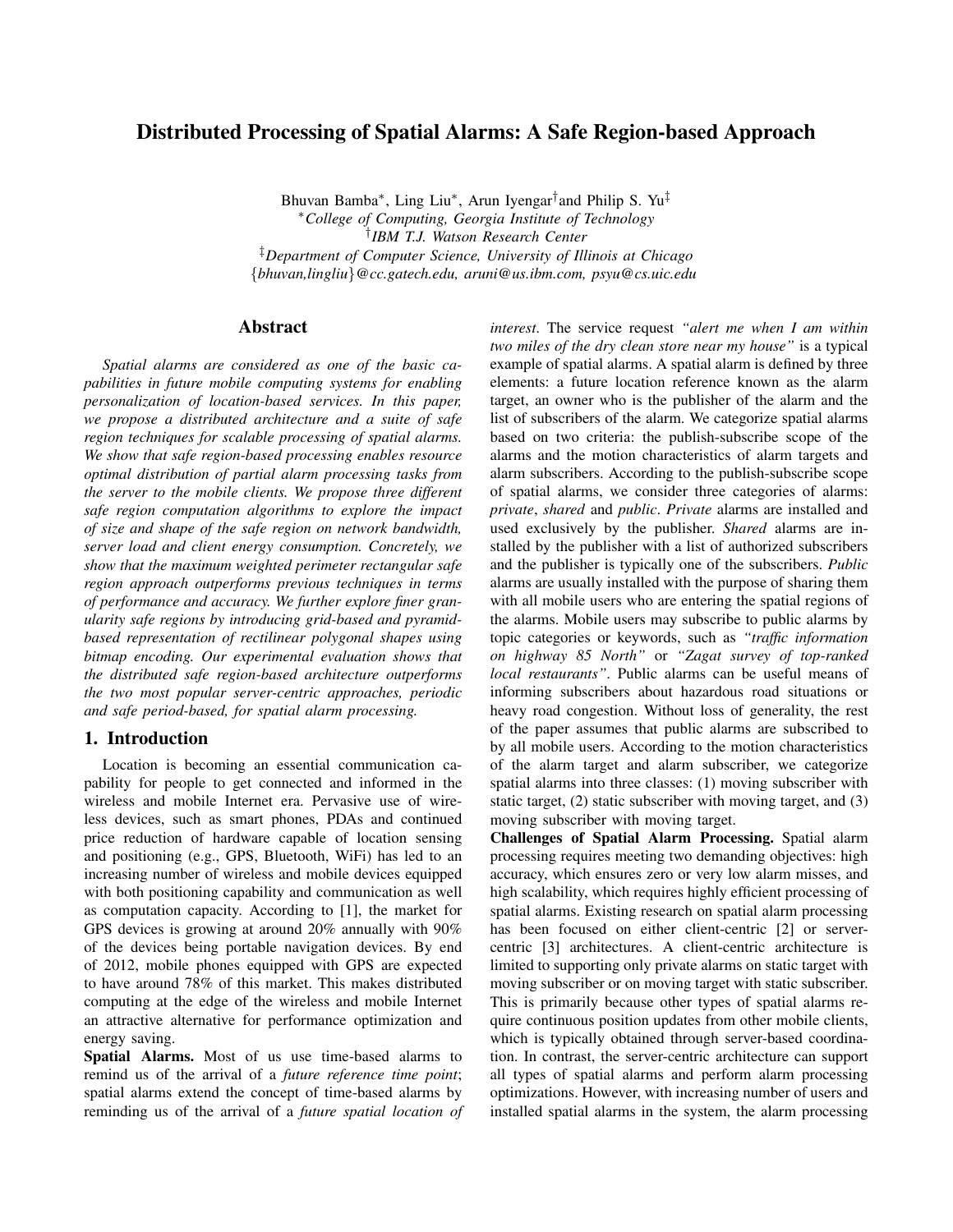server may become a bottleneck.

**Paper Scope and Contributions.** In this paper, we argue that client-centric and server-centric architectures are not optimal in terms of developing a general framework for scaling spatial alarms-enabled location services. We propose a safe region-based distributed architecture for scalable processing of spatial alarms. We show that our distributed architecture, powered by safe region techniques, can significantly aid scalability, by reducing the amount of unnecessary alarm evaluations required in the server-centric architecture, while maintaining high accuracy. Our approach offers three unique features. First, we introduce the concept of safe region in the context of spatial alarm evaluation. Second, we present the design of a distributed alarm processing partitioning scheme for scaling spatial alarm processing. Our approach optimizes conventional server-centric alarm processing by advocating mobility and locality aware distribution of alarm processing through the safe region-based evaluation framework. More concretely, we compute a safe region for each mobile subscriber or moving alarm target at the server. We further utilize our distributed partitioning scheme to encourage controlled participation of mobile subscribers in safe region monitoring. By distributing the processing of spatial alarms in a controlled fashion between the server and mobile clients, our safe region-based distributed architecture significantly reduces the number of unnecessary alarm evaluations, increasing the throughput and scalability of the system. Last but not the least, we develop a suite of safe region computation techniques to analyze the impact of the size and shape of safe region on the client-server communication cost, server load and client energy consumption. Concretely, we describe three safe region computation techniques: (i) *Maximum Weighted Perimeter Rectangular Safe Region*, (ii) *Grid Bitmap Encoded Safe Region*, and (iii) *Pyramid Bitmap Encoded Safe Region*. These alternative methods for safe region computation provide flexible support for mobile clients with heterogeneous capabilities in terms of CPU, network bandwidth and energy capacity.

In order to validate the effectiveness of our distributed architecture and the safe region-based techniques for scaling spatial alarm processing, we perform experimental comparison of our approach with two popular spatial alarm evaluation approaches: periodic evaluation and safe period-based alarm evaluation. Periodic evaluation can be performed by checking whether a mobile subscriber is entering the spatial region of any of its relevant alarms. High frequency is essential to ensure that none of the alarms are missed. Though periodic evaluation is simple, it can be extremely inefficient due to frequent alarm evaluation and the high rate of irrelevant evaluations. The safe period-based approach [3] allows the system to overcome the deficiencies of periodic evaluation by adaptively computing a safe period for each mobile subscriber; no alarm processing needs to be performed for the mobile user before its safe period expires. However, safe period computation heavily relies on future motion estimation of the mobile user. Our experimental evaluation shows that distributed safe region-based processing outperforms both periodic and safe period-based approaches, while ensuring 100% accuracy.

## **2. System Overview**

In this section, we describe the concept of safe region, outline our distributed safe region-based partitioning scheme and introduce a grid-based model used to restrict the safe region computation costs. Concrete safe region computation techniques are described in subsequent sections.

#### **2.1. Safe Region**

The use of safe region for distributed processing of spatial alarms is based on a simple observation: *regardless of the total number of relevant spatial alarms for a user, only alarms that are set on objects near her current position have a probability of being triggered*. We show that the safe region approach to spatial alarm processing enables *controlled distribution of alarm processing load between the server and a selection of mobile users*. Such distributed processing can significantly enhance server scalability with nominal resource consumption at the client end.

We can formally characterize the concept of safe region for a given mobile user s, denoted by  $\Psi_s$ , as follows: (i) As long as the user's position lies within its safe region, the probability of the user s entering any of its relevant spatial alarm regions is zero. (ii) If the user position lies inside one or more relevant spatial alarm regions, the intersection of the spatial alarm regions forms the safe region for the user s. In this case, the probability of any alarms other than those associated with this safe region being triggered is zero. In summary, as long as a mobile user s resides within its computed safe region, no spatial alarm evaluation is necessary.

The main idea underlying our distributed architecture design is twofold. First, we want to use the concept of safe region to reduce the amount of unnecessary alarm monitoring and alarm checks as the mobile subscribers travel on the road. Second, we promote the distribution of safe regionbased alarm monitoring by the mobile clients; each mobile client determines by itself whether it has moved outside its safe region without requiring global knowledge of relevant spatial alarms and the positions of objects of interest. An immediate advantage of our safe region-based distributed architecture is significant savings in terms of server load and communication bandwidth. The main challenge in the design of our distributed architecture is the development of safe region computation techniques that can provide a careful trade-off between server load and client energy consumption by taking into account: (i) the bandwidth required to communicate the safe region from the server to its corresponding mobile client, and (ii) the computation cost at a mobile client for monitoring its position with respect to the safe region.

In summary, safe region computation must satisfy the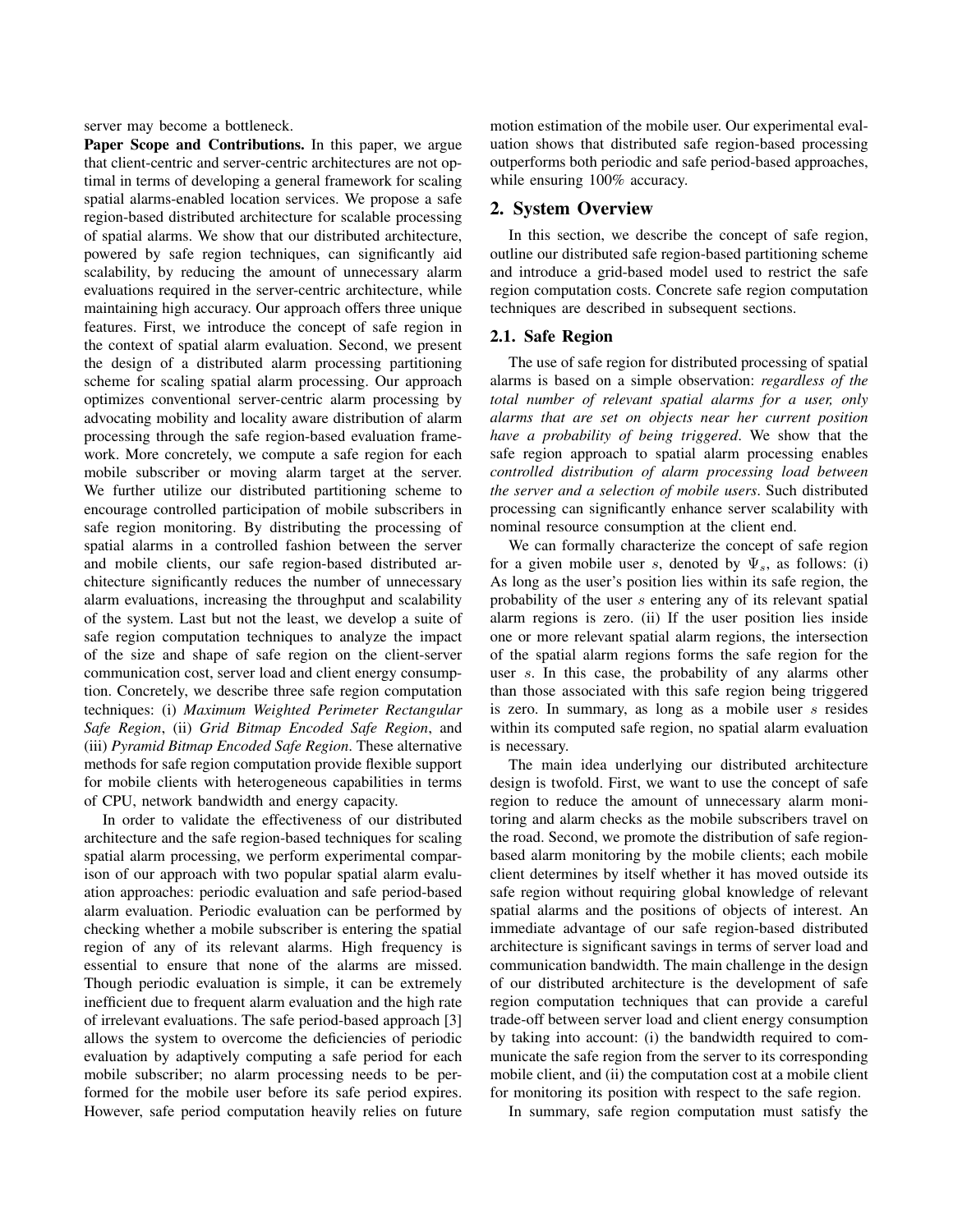

**Figure 1: Preliminaries for Safe Region Theorem**

following constraints:

**Lightweight Construction.** Safe region computation should induce a low processing overhead at the server as this computation may need to be performed frequently for large number of mobile users.

**Compact Representation.** The safe region should have a compact representation as it needs to be communicated back to the user resulting in consumption of downstream bandwidth. A rectangular safe region is suitable in terms of meeting this requirement.

**Fast Containment Check.** Mobile users need to monitor their position within the safe region almost continuously. A simple and fast containment check will enable the clients to perform this function with low energy consumption.

**Device Heterogeneity.** Mobile devices are known by their diversity in terms of resource capacity. Safe region computation techniques should be flexible and adaptive to computational heterogeneity of devices.

These requirements motivate us to design three alternative safe region techniques and study the impact of size and shape of safe region on server load, network bandwidth and client energy consumption.

#### **2.2. Grid Overlay for Safe Region Computation**

The goal of introducing safe region-based alarm evaluation is to enable the system to focus the processing on alarms that are in the vicinity of the mobile subscribers' current locations. In order to effectively support this objective, we use a grid structure overlaid on top of the Universe of Discourse considered by the system. Figure 3(a) shows the current grid cell of mobile user s. Though, using the current grid cell of a mobile user as its safe region is simple, when the number of intersecting spatial alarms is large, the use of this grid cell as safe region is too costly. Not only is the cost of communicating the large number of spatial alarms to the mobile user high, but the computational cost of the mobile client monitoring its position with respect to the safe region also increases dramatically. Therefore, we dedicate the next two sections to present algorithms that control the complexity of the size and shape of safe regions, making safe region-based processing truly attractive for scaling spatial alarm processing.

## **3. Maximum Weighted Perimeter Rectangular Safe Region**

The safe region approach aims to reduce the number of alarm evaluations performed by the server. A rectangular shape has many properties required of the safe region as mentioned before. In this section, we discuss the *maximum weighted perimeter rectangular safe region* computation approach and present a safe region computation algorithm based on the concept of dynamic skylines [4].

Figure 1(a) displays a mobile user s at position  $l_s(t)$ ; assume that  $l_s(t')$  is the previously recorded position of the client. The probability density function (pdf) for the client motion inside the safe region, denoted by  $p(\phi)$ , is given by:

$$
p(\phi) = \begin{cases} \frac{1 + \frac{y}{z} \left\lceil \frac{\pi/2 - |\phi|}{y/z \cdot \pi} \right\rceil}{2\pi} & , \text{if } -\pi/2 \le \phi \le \pi/2\\ \frac{1 - \frac{y}{z} \left\lceil \frac{|\phi| - \pi/2}{y/z \cdot \pi} \right\rceil}{2\pi} & , \text{otherwise} \end{cases}
$$

In the above pdf formula,  $y, z$  are parameters of steadiness such that  $y/z < 1$ . Figure 1(b) displays the pdf for  $y = 1$  and for different values of z. The value of  $y/z$ determines the weight to be assigned to the probability of the client moving in the direction of its current motion.  $z$ determines the granularity of change in  $\phi$  for which the probability value decreases. As shown in Figure 1(b), the probability of the client moving in a direction such that  $0 \leq$  $\phi \leq \pi/z$  is the same; for values of  $\phi > \pi/z$ , this probability decreases. Assuming random direction of motion would lead to a probability of  $1/2\pi$  for all values of  $\phi$ .

We now present an algorithm to compute the maximum weighted perimeter safe region for a user. Our algorithm applies the concept of *dominating point* and appropriate heuristics to find the *four skyline points* [5] which form the corner points of the rectangular safe region. The algorithm accepts the current position vector  $\vec{l}_s$  for a user s and the current grid cell  $\mathcal{G}(l_s)$  in which the user s resides as inputs. The set of relevant alarms intersecting the grid cell  $\mathcal{G}(\vec{l_s})$  are considered for safe region computation. In case there are no relevant alarm regions intersecting the grid cell  $\mathcal{G}(l_s)$ , the entire cell is returned as the safe region. Otherwise, the algorithm proceeds in the following four steps outlined below. We refer readers to [6] for a complete description of the algorithm.

**Step 1: Determine Candidate Point Set.** The algorithm partitions the cell  $\mathcal{G}(\vec{l_s})$  into four quadrants with current subscriber position  $\{l_s.x, l_s.y\}$  as the origin. We define a set of *candidate points*  $(C)$  and a set of *tension points*  $(T)$ for each quadrant. The candidate point set is the set of points which can potentially form a corner point of the safe region.

Concretely, the set of candidate points is determined as follows. First, the spatial region corner for each relevant alarm is selected as a candidate point in its appropriate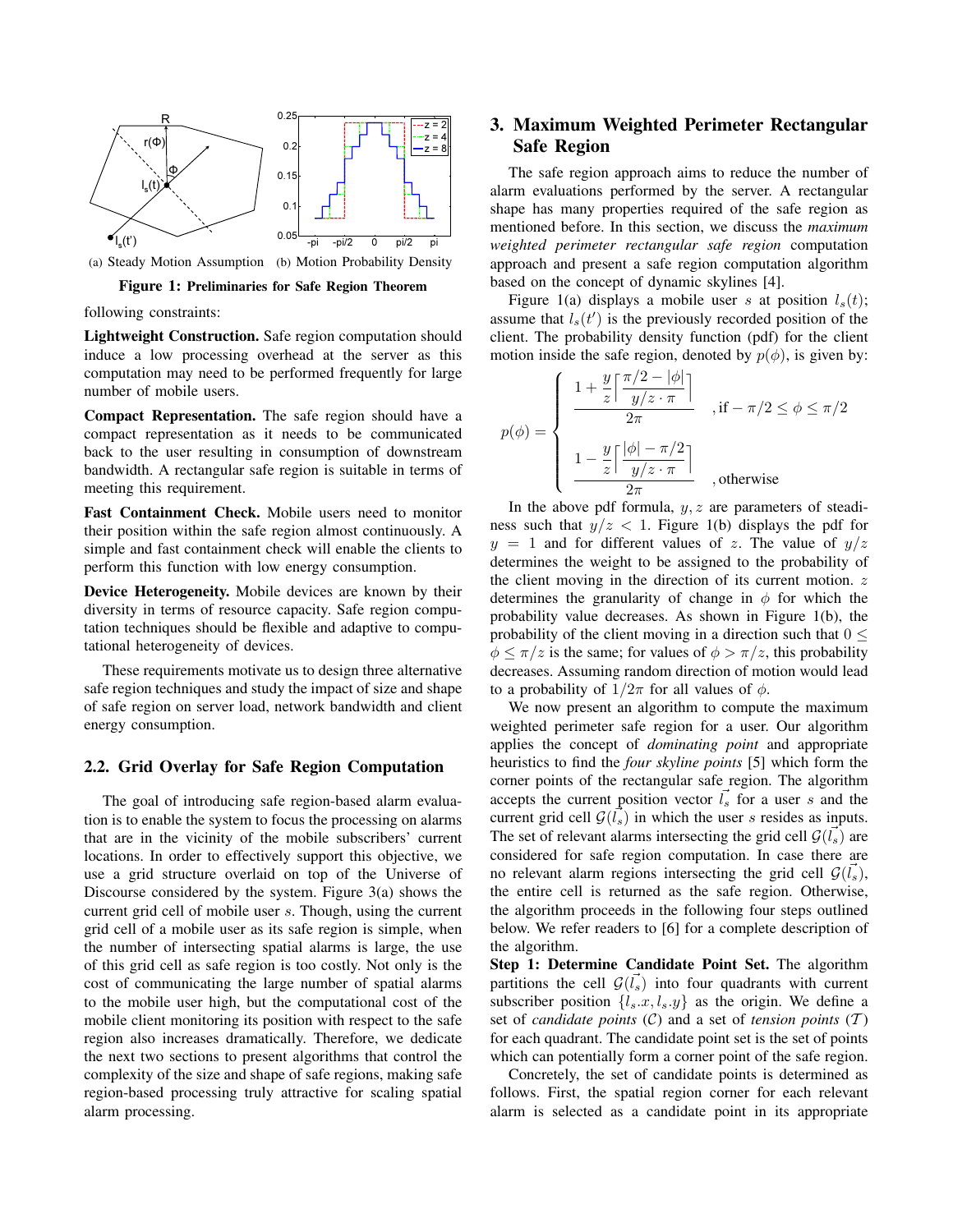

**Figure 2: Maximum Weighted Perimeter Safe Region Computation**

## **4. Bitmap Encoded Safe Region Computation**

quadrant. The algorithm trims the set of candidate points in the next step. We remove points which *fully dominate*<sup>1</sup> any other point in  $C$ . Finally, the points are sorted according to increasing distance of their x-coordinate from the origin. **Step 2: Determine Tension Point Set.** Tension points are selected from the set of candidate points. In this step, we process the set of candidate points in the following manner to obtain the set of tension points. Each tension point  $T_{Qi}$ , where  $Q \in \{1, 2, 3, 4\}$  represents the quadrant the point belongs to, is assigned the same x-coordinate as the corresponding candidate point  $C_{Qi}$ .  $T_{Qi}$  is assigned the same y-coordinate as that of C*Qi*−<sup>1</sup>, or T*Qi*−<sup>1</sup> if T*Qi* and T*Qi*−<sup>1</sup> have the same x-coordinate.

**Step 3: Determine Component Rectangles.** The set of tension points form the opposite corner (opposite to the origin) of the set of candidate *component rectangles* in each quadrant. The final safe region is composed of the intersection of the component rectangles from each quadrant. **Step 4: Determine Safe Region from Component Rectangles.** Computation of the maximum weighted perimeter safe region can be involved and can lead to expensive computations. As opposed to an optimal solution which enumerates every possible combination of component rectangles and computes the weighted perimeter for each combination thus taking quartic time, our approach performs greedy decisions. We first select the quadrant in which the *pdf* value of the expected motion of the object is maximum. The component rectangle with the largest weighted perimeter in this quadrant is selected. Quadrants are further selected dependent on the distribution of motion *pdf* values in the quadrant. At each step, the component rectangle which forms the safe region with the largest weighted perimeter is selected. The algorithm continues until all four quadrants are processed using this greedy heuristic.

Figure 2 shows an example of our safe region computation approach. The candidate point set (black dots) for the given scenario is as shown in Figure 2(a). Figure 2(b) displays the set of tension points obtained from the candidate point set as explained in Step 2. Figure 2(c) displays the component rectangles formed by selecting a few of the tension points. The shaded region, as shown in Figure 2(d), forms the final safe region.

1. *P*<sub>1</sub> is said to fully dominate  $P_2$ , if  $P_1.x > P_2.x$  and  $P_1.y > P_2.y$ .

Compact representation of rectangular safe regions leads to low server-to-client communication cost and fast containment detection at the client end. However, the rectangular shape restriction is not optimal in terms of maximizing the safe region area. For mobile clients with high computational capacity, we can provide safe regions of finer granularity, more precisely, safe regions of larger size and more complex in shape.

In this section, we relax the rectangular shape restriction and consider rectilinear polygonal representations for safe region. We introduce *bitmap encoded safe region* (BSR) techniques for quickly and efficiently representing rectilinear polygons using bitmaps. This approach provides flexibility in safe region computation by providing larger, complex safe regions for powerful clients, thus personalizing the safe region for each client according to its computational capacity. Recall Figure 3(a), which displays the grid cell for subscriber s with four relevant intersecting alarm regions. One approach is to use the grid cell (minus spatial alarm regions) as the safe region for the client and communicate it to the client. This approach forces the server to communicate the current grid cell and all relevant alarms overlapping with the grid cell to the mobile client. Each alarm region may be represented by the bottom-left and top-right corner points. This approach can be considered *optimal* since it maximizes the size of the safe region by communicating to the client the complete knowledge of all alarms in its vicinity. However, this approach may be cost prohibitive in terms of server-toclient communication cost and computation cost incurred at the client in presence of large number of relevant alarms. For example, for areas with high alarm density the server may push a large number of alarms onto the client which would lead to heavy load for weak clients. To counter this problem, we develop the concept of *bitmap encoded safe regions*, which provides an estimation of the actual safe region using a bitmap, allowing for trade-off between the size of the bitmap and the accuracy of safe region representation.

*Definition 1:* A bitmap encoded safe region represents a safe region  $\Psi_s$  for subscriber s using a bitmap B. A bit value of 1 indicates that a predefined region (cell) belongs to the safe region; whereas a 0 bit indicates the negation.

We first describe a *Grid Bitmap Encoded Safe Region (GBSR)* computation technique and exhibit its inability to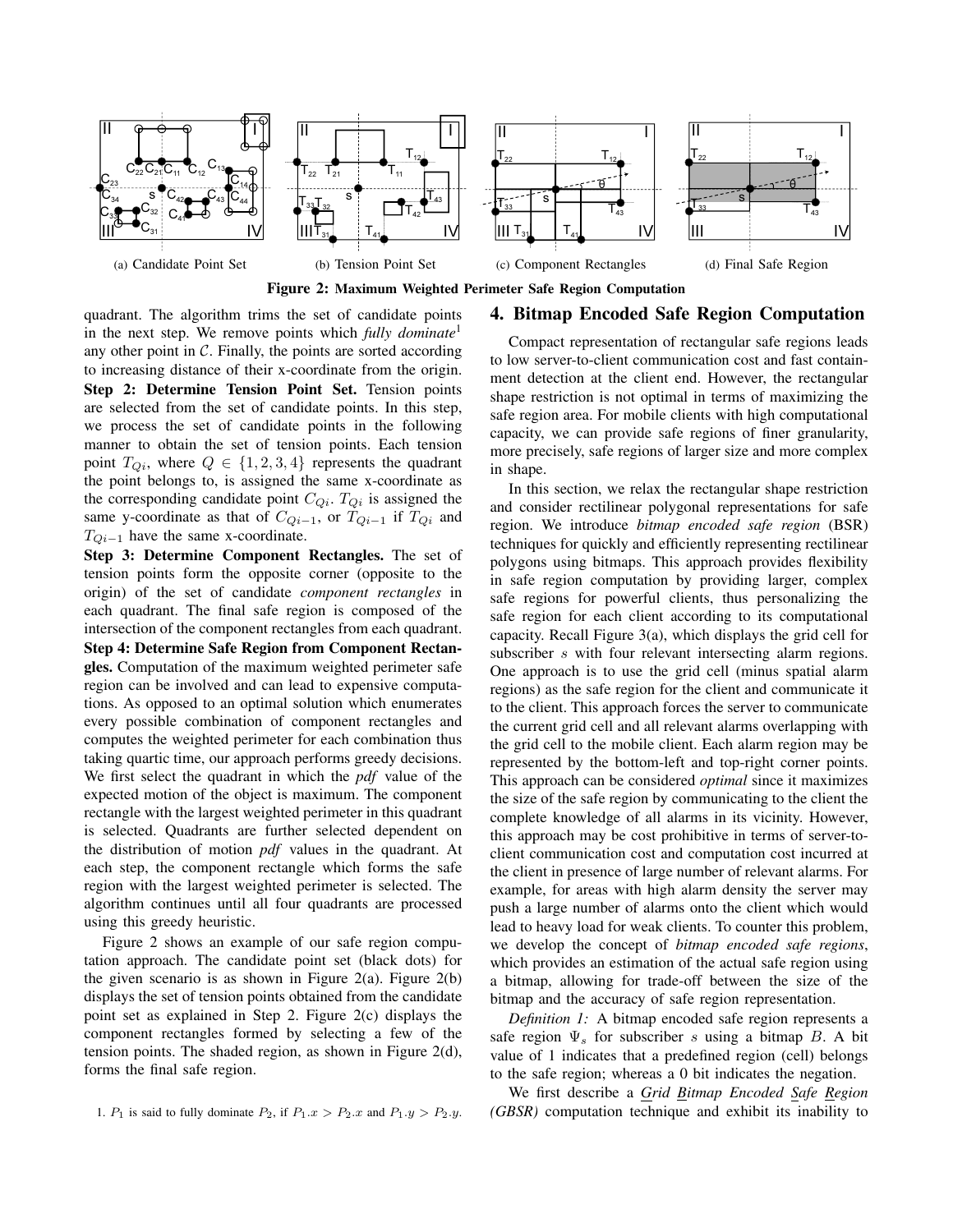

**Figure 3: Bitmap Encoded Safe Region Computation**

accurately and efficiently represent safe regions. An extension to this approach using the pyramid data structure [7], referred to as the *Pyramid Bitmap Encoded Safe Region (PBSR)* approach, allows us to represent safe regions accurately as well as efficiently. BSR techniques exhibit the following advantages: (i) for low alarm density regions, it allows for further reduction of alarm evaluations compared to the rectangular safe region approaches, (ii) it supports varying granularity of safe region computations thus supporting heterogeneity among client capabilities, and (iii) clients can determine their position with respect to the safe region using a predefined worst-case number of computations.

### **4.1. Grid Bitmap Encoded Safe Region**

The safe region for a subscriber  $s$  can be represented by the set of grid cells as shown in Figure 3(b).

*Proposition 2:* We use a grid bitmap scheme to represent the safe region within the grid cell shown in Figure 3(a). The  $\alpha \times \beta$  cell  $C_{i,j}$  is represented by a single bit  $B(C_{i,j})$ . If  $C_{i,j} \bigcap \sum_{k=1}^{m} R(s, A_k) = \emptyset$ , we set  $B(C_{i,j}) = 1$  denoting that the entire cell  $C_{i,j}$  belongs to the safe region  $\Psi_s$ , else we set  $B(C_{i,j})=0$  and split  $C_{i,j}$  into  $U \times V$  smaller equisized cells. The same encoding procedure is used for each smaller cell.

Figure 3(b) shows the safe region representation for the safe region of Figure 3(a) using a bitmap encoding scheme. No alarm regions intersect the three shaded cells which are represented by 1's; other cells intersecting with alarm regions are represented by 0's. The safe region is represented using a simple bitmap  $B = 0000011010$  which represents the cell bit values in a raster scan fashion. The first zero bit corresponds to the entire cell, indicating that the cell does not belong to the safe region and has intersecting alarm regions. As visible from Figure 3(b), this bitmap encoding is able to represent only a small portion of the grid cell thus providing a poor estimate of the actual safe region. Figure 3(c) presents a 9×9 split of the cell at a finer resolution which allows for more accurate representation of the safe region. However, this approach is inefficient for the following two reasons: (i) it unnecessarily uses a much larger bitmap than required to represent the safe region, and (ii) different regions have different alarm densities thus making it difficult to select a uniform grid cell size. The PBSR approach overcomes these deficiencies by allowing for more accurate representations of the safe region while providing a smaller bitmap size.

#### **4.2. Pyramid Bitmap Representation**

The pyramid representation splits cells in the *base* grid (level  $L=0$ ) with  $B(C_{i,j}^L) = 0$  *only* into  $U \times V$  smaller cells, where  $\alpha_U = \alpha/U$ ,  $\beta_V = \beta/V$ , where U, V are a system defined parameters. The process may be further repeated for several iterations to form smaller cells at each level thus forming a pyramid data structure of height  $h$ . Figure 3(d) shows the safe region calculation using a pyramid structure with  $h = 2$ . By splitting cells with  $B(C_{i,j}^0) = 0$  into a  $3\times3$  grid we obtain a much finer granularity and thus more accurate representation for the safe region. Compared to the grid-based approach which either does not represent the safe region accurately  $(3\times3$  grid in Figure 3(b)) or computes a much larger bitmap  $(9 \times 9)$  grid in Figure 3(c)), the PBSR approach provides flexibility in computation of the safe region. For example, the GBSR approach requires 82 bits, 1 bit for the entire cell and 81 bits for the  $9\times9$  grid, to represent the safe region in Figure 3(c). In comparison, the PBSR approach requires only 64 bits, 1 bit for the entire cell, 9 bits for the cells at level 1 and 54 bits for the cells at level 2, to represent the same safe region as shown in Figure 3(d).

We omit the algorithm for safe region estimation using PBSR due to space constraints and refer interested readers to our technical report [6]. However, a brief outline of the procedure is given below. The pyramid representation of the base cells is constructed for height  $h$  by splitting cells iteratively into  $U \times V$  cells. This step is performed offline by the server thus providing a precomputed pyramid representation for safe region computation. Next, starting from the base cells (level  $L = 0$ ) we determine if each cell intersects any relevant alarms. Cells not intersecting with any relevant alarm regions are assigned a bit value  $B(C_{i,j}^L) = 1$ indicating that they are a part of the safe region; else a cell is assigned bit value 0. For cells at each level  $L-1$  ( $L \leq h$ ) which have an assigned bit value 0, we consider the relevant  $U \times V$  *children* cells at Level L and assign a bit value 0 or 1 considering intersection of the cell with relevant alarms at each level of the pyramid.

*Proposition 3:* The PBSR approach for safe region computation allows us to represent the safe region Ψ*<sup>s</sup>* in terms of a bitmap of size  $|B|$ . The height of the pyramid h allows us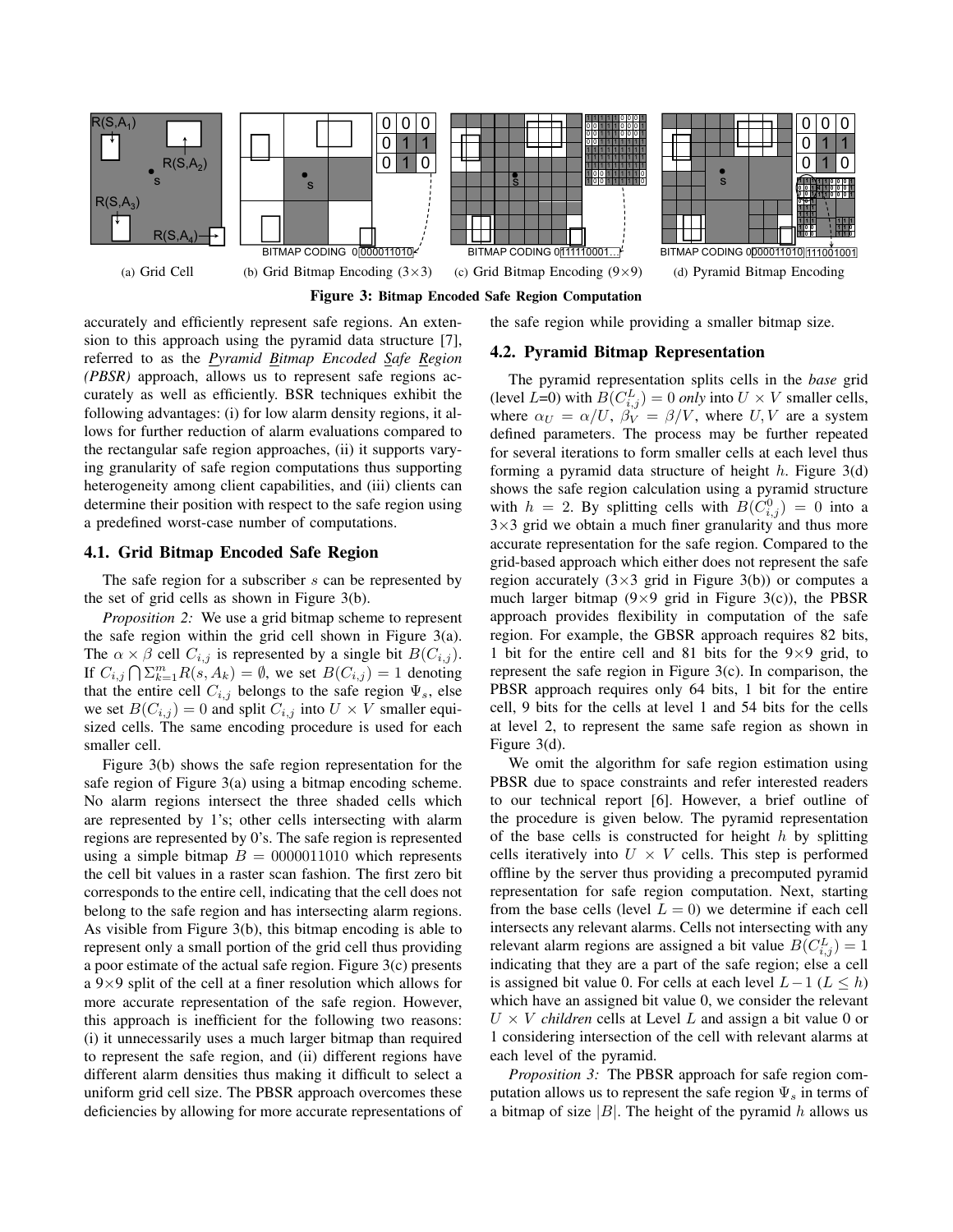



(a) Number of Client-to-Server Messages (in millions) (b) Server Processing Time for Weighted Perimeter Approach (y=1,  $z=32$ 

#### **Figure 4: Performance of Rectangular Approach**

to control the accuracy of representation of the safe region at the cost of computing a larger bitmap for more accurate representations.

We define *Coverage* and *Bitmap Size* which allow us to control the quality of the safe region representation for our BSR computation techniques. The coverage of a safe region representation  $\Psi_s$ , denoted by  $\eta(\Psi_s)$ , is defined as the ratio of area of the safe region using the PBSR representation to the area of the grid cell. The bitmap size for safe region Ψ*<sup>s</sup>* is defined as the number of bits in the PBSR representation of the safe region. In practice, we want to achieve high coverage with as small bitmap size as possible. Each client may specify the maximum height of the pyramid used by the PBSR approach for computing its safe region. In the worst case scenario, the client may need to determine its position relative to the safe region at each level of the pyramid data structure. We refer readers to our technical report [6] for a detailed description of safe region containment detection algorithm which performs pyramid bitmap decoding to obtain a geometrical shape of the safe region.

For the PBSR approach, safe region for a client needs to be recomputed only when the client moves out of the base grid cell. Note that a client may move out of its safe region without triggering any relevant alarms even while it is inside the grid cell. No safe region recomputation needs to be performed in such situations for the PBSR approach. In case the client triggers an alarm on moving outside its safe region but stays within the base cell corresponding to the safe region, the safe region can be quickly updated by considering the triggered alarm to be a part of the safe region. Additionally, PBSR approach can be optimized by precomputing the bitmap at each level for public alarms.

## **5. Experimental Evaluation**

In this section, we evaluate the performance of our safe region computation techniques using three different sets of experiments. The first set of experiments performs an evaluation of the maximum weighted perimeter rectangular safe region approach. The second experiment evaluates the bitmap encoded safe region (BSR) approaches, namely grid bitmap encoded safe region (GBSR) and pyramid bitmap encoded safe region (PBSR). The final experiment provides an evaluation of the safe region techniques compared to periodic processing (PRD), safe period-based (SP) computation [3] and the optimal (OPT) approach as described in beginning of Section 4. The optimal approach does not consider any restrictions on resource availability and assumes all relevant alarms within the grid cell are pushed to the client, which implies the client is fully aware of all relevant alarms in its vicinity. We measure the performance of all approaches on different evaluation metrics like number of client-to-server messages, downstream serverclient bandwidth consumption, client energy consumption and server processing time. The parameters adopted for each processing approach *ensure 100% of the alarms are triggered in all scenarios*. The sequence of alarms to be triggered is determined by a very high frequency trace of the motion pattern of the vehicles.

### **5.1. Experimental Setup**

Our simulator generates a trace of vehicles moving on a real-world road network using maps available from the National Mapping Division of the U.S. Geological Survey (USGS [8]). The simulator simulates the motion of vehicles on roads with appropriate velocity information. We use a map of Atlanta and surrounding regions, which covers an area around  $1000 \ km^2$  in expanse, to generate the trace. Our experiments use traces generated by simulating vehicle movement for a period of one hour, results are averaged over a number of such traces. Default traffic volume values allow us to simulate the movement of a set of 10,000 vehicles on the above road network. Position parameters are evaluated against installed spatial alarms indexed in a  $R^*$ -tree [9]. The default spatial alarm information consists of a set of 10,000 spatial alarms installed on alarm targets distributed uniformly over the entire map region. Default setup assumes 10% of the alarms are public alarms; private and shared alarms are present in the system in the ratio 2:1.

#### **5.2. Experimental Results**

**Performance of Maximum Weighted Perimeter Rectangular Approach.** This set of experiments is designed to study the performance of the maximum weighted perimeter rectangular safe region approach as we vary the parameters of steadiness  $y, z$ . The results for  $y = 1$  and different values of  $z$  in comparison with a non-weighted approach (no steady motion assumption) are shown in Figure 4. The non-weighted perimeter approach improves upon the approach presented in [10] by allowing for overlapping alarm regions. The approach presented in [10] leads to alarm misses and erroneous safe regions in such scenarios. Figure 4(a) shows the number of client-to-server location messages exchanged with different grid cell sizes. The weighted perimeter approach consistently performs better than the non-weighted perimeter approach even though by a small margin. Considering the fact that more than 60 million location messages are produced for each trace, it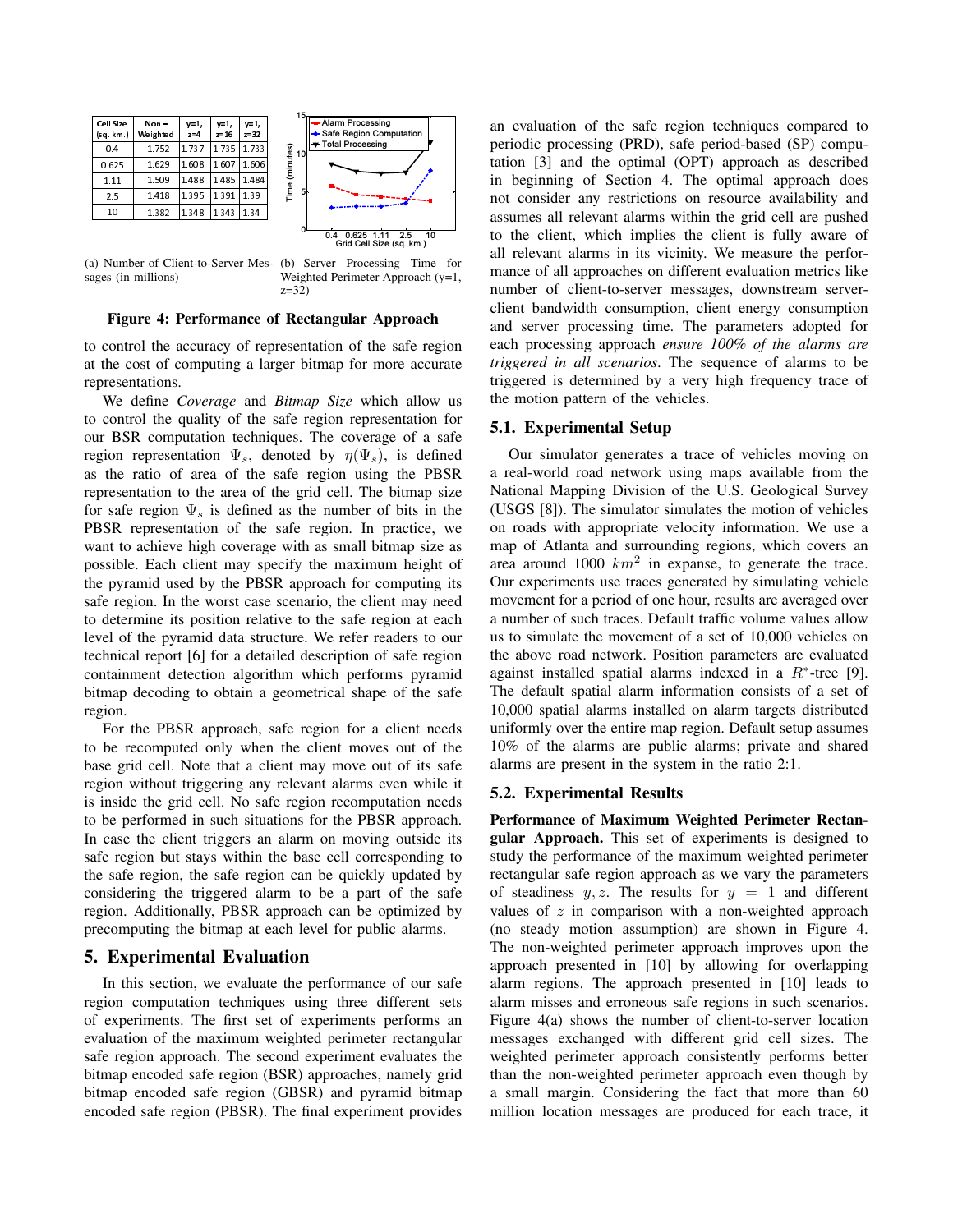

**Figure 5: Performance of BSR Approach**

can be observed that less than 3% of messages need to be communicated to the server using any of the rectangular safe region approaches. The other observation from this figure is that with increasing grid cell size the number of client-toserver messages reduces. This is as expected because with larger grid cell sizes larger safe regions are computed and the client stays within the safe region for a longer duration. Figure 4(b) shows the server processing time as we vary the size of the grid cell. As grid cell size is increased, alarm processing costs decrease due to the smaller number of location messages being processed against the alarm index. The safe region computation costs increase with increasing grid cell size due to larger number of intersecting alarms being considered for safe region computation. The total server processing time is minimum with a grid cell size of  $2.5 \ km<sup>2</sup>$ .

**Performance of BSR Approach.** This set of experiments is designed to evaluate the performance of the BSR approach. We vary the height of the pyramid from  $h = 1$  (for GBSR) to  $h = 7$  and observe the performance as shown in Figure 5. Figure 5(a) displays the number of client-toserver messages communicated as we increase the pyramid height from  $h = 1$  to  $h = 7$ . It can be observed that the GBSR approach is highly inefficient as it limits safe region computation to a very high granularity. The safe region computed using this approach provides a very coarse representation of the actual safe region forcing the clients to frequently send location messages as a result of which GBSR approach incurs high communication costs. As we increase the pyramid height, more accurate safe region representations can be computed and consequently number of messages transmitted experiences a sharp drop. Another observation is that BSR approaches display high sensitivity to alarm density levels; the performance deteriorates sharply for higher percentage of installed public alarms. Figure 5(b) displays the client energy consumption (in milliwatt-hours) used to determine client position within the safe region. We omit details related to energy consumption calculations due to space constraints. For the GBSR approach the clients need to perform an average of 2-3 safe region containment detections per second resulting in low energy consumption. This cost does not experience a significant increase with pyramid height for low percentage of public alarms. For



**Figure 6: Safe Region vs. Other Approaches**

higher public alarm percentages, 6-7 safe region containment detections per second are required for a pyramid of height  $h = 7$  resulting in higher energy consumption.

**Performance Comparison of Safe Region with Other Approaches.** Now we compare the performance of the maximum weighted perimeter rectangular safe region approach (MWPSR) and the pyramid bitmap safe region (PBSR) approach  $(h = 5)$  with periodic evaluation (PRD), safe periodbased processing (SP) and the optimal approach (OPT) as described at the beginning of Section 4. As can be seen from Figure 6(a), the safe region approaches transmit few clientto-server messages. Periodic processing requires clients to transmit each location update to the server amounting to 60 million messages and is not shown in the figure. The safe period approach experiences significantly higher communication costs, approximately 2-3 times the cost incurred by the safe region approaches. This is due to the pessimistic assumptions required to ensure that the safe period approach triggers all alarms with a 100% success rate. The optimal approach would require clients to transmit updates only when the spatial constraints for one or more relevant alarms are met and transmits fewest number of messages. Figure 6(b) displays the downstream bandwidth consumed by the system to broadcast safe regions to the clients. Safe period approach would also require that a computed safe period be broadcast to each client; however, we exclude the bandwidth incurred for this approach from these results. As expected the safe region approaches incur much lower bandwidth expense when compared to an optimal solution. PBSR  $(h = 5)$ performs the best for different percentage of public alarms in the system. Not surprisingly, client energy consumption for the optimal approach is significantly higher than the safe region approaches (Figure  $6(c)$ ) as the optimal solution is based on the assumption that clients have very high capacity.